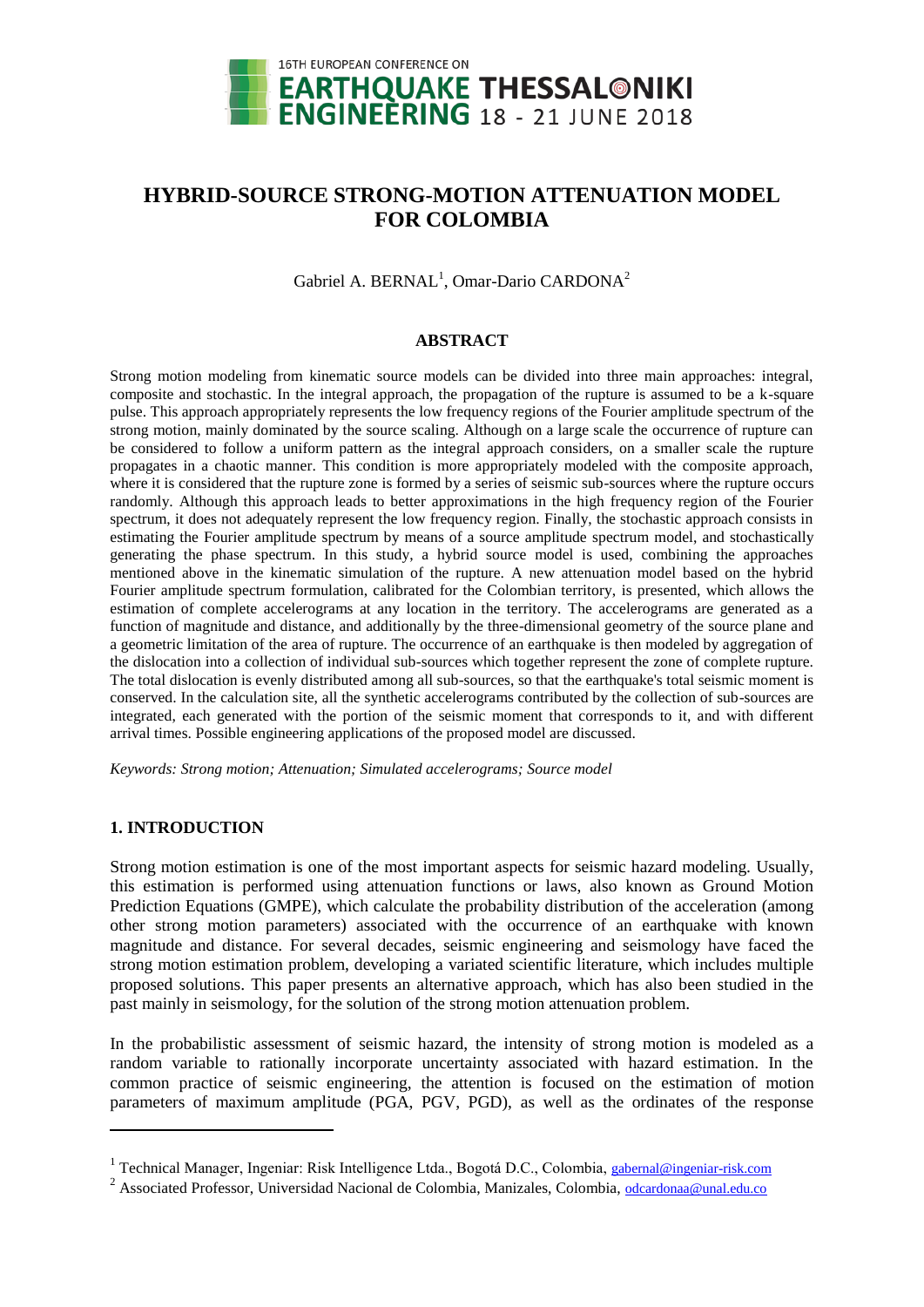spectrum. It is usual to represent strong motion parameters as random variables fitted to lognormal distributions, with probability moments defined by attenuation functions. The attenuation functions must represent adequately the transformation process that seismic waves suffer as they transit the earth's crust. These processes are associated to the kinetic energy losses mainly due to the wave front's movement and spread, and the anelasticity of the medium. Recently, a numerous variety of attenuation models have been developed, mainly based on historic data of motion recorded in accelerograph stations. From regressions on available data, it is possible to establish trends and dispersion of the motion intensities as a function of the seismic magnitude and source-site distance.

For the strong motion estimation problem, the attenuation functions (GMPEs) provide an important method for direct application; however, they are not the only usable approach. The simulation of seismograms and accelerographs from kinematic models of seismic sources is a growing and promising research field for the synthesis of complex expressions of strong motion. It is totally based on the understanding of the physical processes that control the problem and adjusted to the available accelerograph data. The simulation of accelerographs from source models can be performed using multiple methodologies, which can be grouped in three main approaches: integral, composite and stochastic.

Recent research has developed methodologies for the kinematic solution for the displacement of a seismic source and the radiated stress field after the occurrence of an earthquake. Seismological theory states that the strong motion associated to shear dislocation is defined by the representation theorem as follows:

$$
u(r,t) = \iint\limits_{\Sigma} G_{pq}(r,t,\xi) \cdot m_{pq}(t,\xi) d\Sigma
$$
 (1)

where, *u* is the displacement at point *r*, due to shear dislocation in  $\Sigma$ , at time *t* and observation point at  $\zeta$ . *G* is the Green's tensor, and *m* is the moment tensor density, for the different pairs  $p-q$  that cause dislocation in the focal mechanism. The displacement's field solution, defined by the representation theorem, is possible under the acceptance of some assumptions and simplifications (more details in Aki and Richards 2002). The direct application of the analytical solution for the radiated displacement field from a seismic source constitutes the integral kinematic solution approach, which requires geometrical and kinematic source models, as well as the solution of Green's functions or the application of ray theory to simulate the transit of seismic waves through the earth's crust.

Although the representation theorem provides an adequate theoretical framework for the study of strong motion attenuation and allows the appropriate simulation of low-frequency motion, it has been shown that this formulation is not convenient for high-frequency motion simulation due to is high computational requirements. For this reason, composite source models have emerged, where the fault plane is discretized in a collection of sub-sources, each one with a fraction of the total seismic moment of the earthquake; assuming that the rupture occurs in a chaotic and disorganized manner among the collection of sub-sources. This approach allows the appropriate reproduction of the natural randomness of the high-frequency motion, with weakness in the estimation of low-frequency motion, mainly due to the incoherent aggregation of the total motion.

Finally, Boore (1983) proposed an alternative methodology based on the estimation of the Fourier amplitude spectrum by the application of a point source model with known seismic moment and hypocentral distance, and the modification of the mentioned amplitude spectrum with a gaussian noise signal to include randomness (which is equivalent to randomly simulate the phases spectrum). This methodology constitutes the stochastic approach. Several authors have applied the mentioned approaches to simulate accelerograms (see Boore 1983; Mai and Beroza 2003; Gallovic and Brokesova, 2004 and 2007; Özel et al. 2011).

In this work, a hybrid approach to simulate accelerographs is proposed. The source is defined as a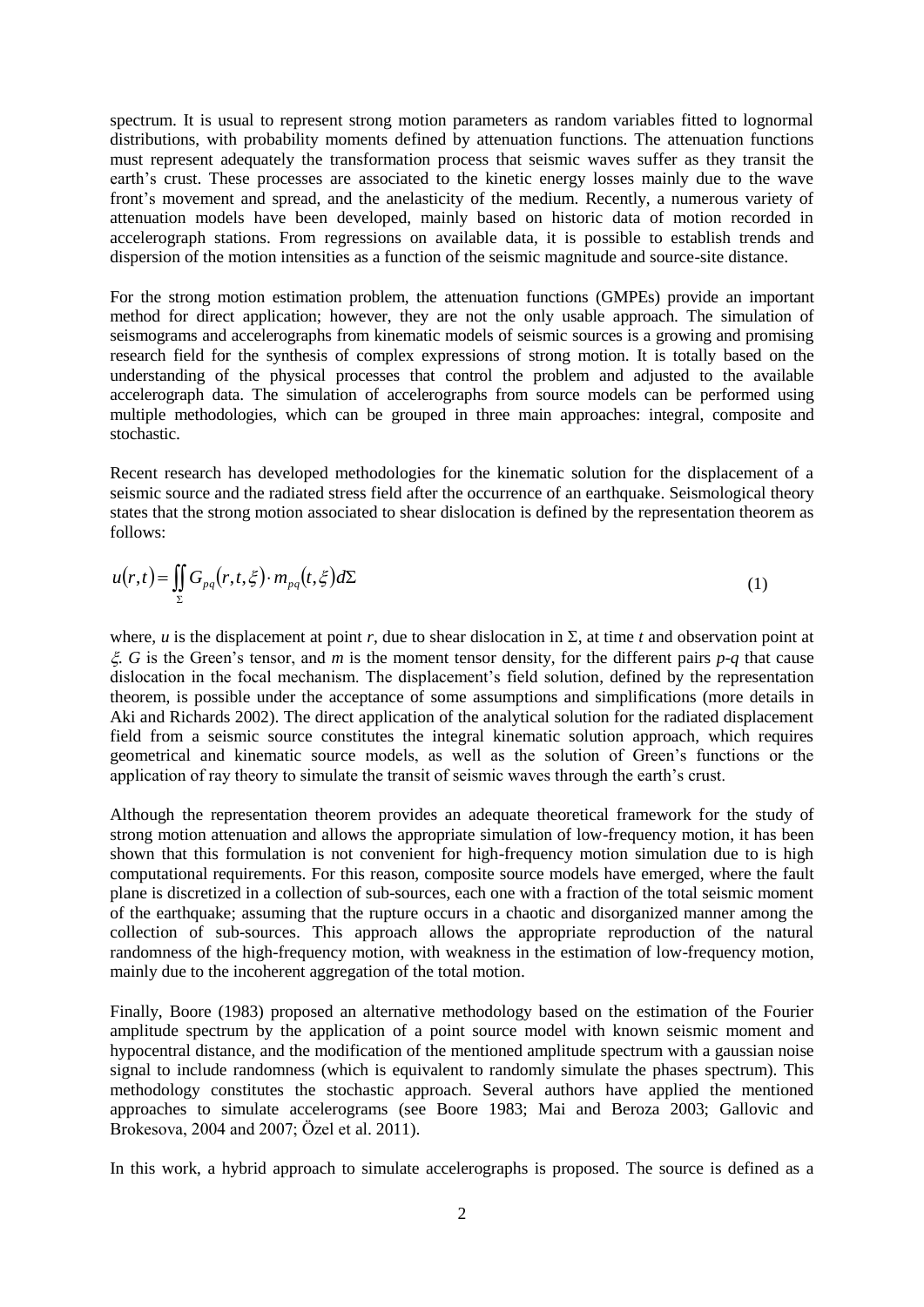plane immerse in an isotropic and homogeneous media. This plane is defined by the three fundamental direction components of source motion: dip  $\delta$ , strike  $\phi_s$  and rake  $\lambda$ . Figure 1 shows the general geometry of the fault plane on the footwall. It is also shown the reference coordinate system, where north is the *x* coordinate to ensure that the z-axes is positive in depth.



Figure 1. Parameters definition for the fault plane orientation (Adapted from Aki and Richards 2002).

#### **2. SOURCE GEOMETRY MODEL**

As mentioned before, this work formulates a hybrid source model, which with some simplifications, will allow to estimate complete accelerograms to assess seismic hazard, risk and structural damage. The source geometry is defined as a function of its orientation parameters, as shown in Figure 1. Within this fault plane, the hypocenter with coordinates  $x_h$ ,  $y_h$ ,  $z_h$  is localized where the energy associated with a seismic dislocation of magnitude  $\Delta u$  is concentrated. The first step consists in defining the rupture area after the occurrence of an earthquake, of known magnitude *Mw,* in the fault plane. In this work, the rupture area *(A)* is estimated following Singh et al. (1980):

$$
\log(A) = M_w - 4 \tag{2}
$$

Once the rupture area is calculated, a rectangle with that area is defined within the fault plane. The proportion of the rectangle sides is establish using a factor  $\phi = (1 + \sqrt{5})/2$ . The rectangle sides are determined in a way to preserve the total rupture area. The selection of a rectangular rupture area and the sides ratio was completely arbitrary; therefore, further research is needed to understand its incidence on the final result and to include complex rupture geometries to the model. At this point, it is convenient to define a local coordinate system on the fault plane that is associated with the rupture zone. As shown in Figure 2, the strike direction is coordinate *L* and the dip direction is coordinate *W*, locating the origin at the top-left corner of the rupture rectangle, and the hypocenter in the centroid of the plane. This is an arbitrary decision that also needs further research. It should be noted that for high magnitude and shallow earthquakes, the rupture area can be extended above surface, which is impossible. If such situation happens, the rectangle is displaced downwards until an appropriate location is reached. In the event of exceedance of the global size of the fault plane (due to restrictions associates with the geometry of seismic sources within a particular hazard model), the rectangle's side ratio is modified until the total rupture area is located within the fault boundaries.

The rupture area is oriented according to the rake  $\lambda$  direction. The scope of this work considers 3 possible rake directions, which are associated to different types of the focal mechanism: normal fault  $(\lambda = -\pi/2)$ ; reverse fault  $(\lambda = \pi/2)$ ; strike-slip fault  $(\lambda = 0)$ . Therefore, for this research the variability of  $\lambda$  is limited to the mentioned cases. Nevertheless, the inclusion of the rake angle  $\lambda$  in the coordinate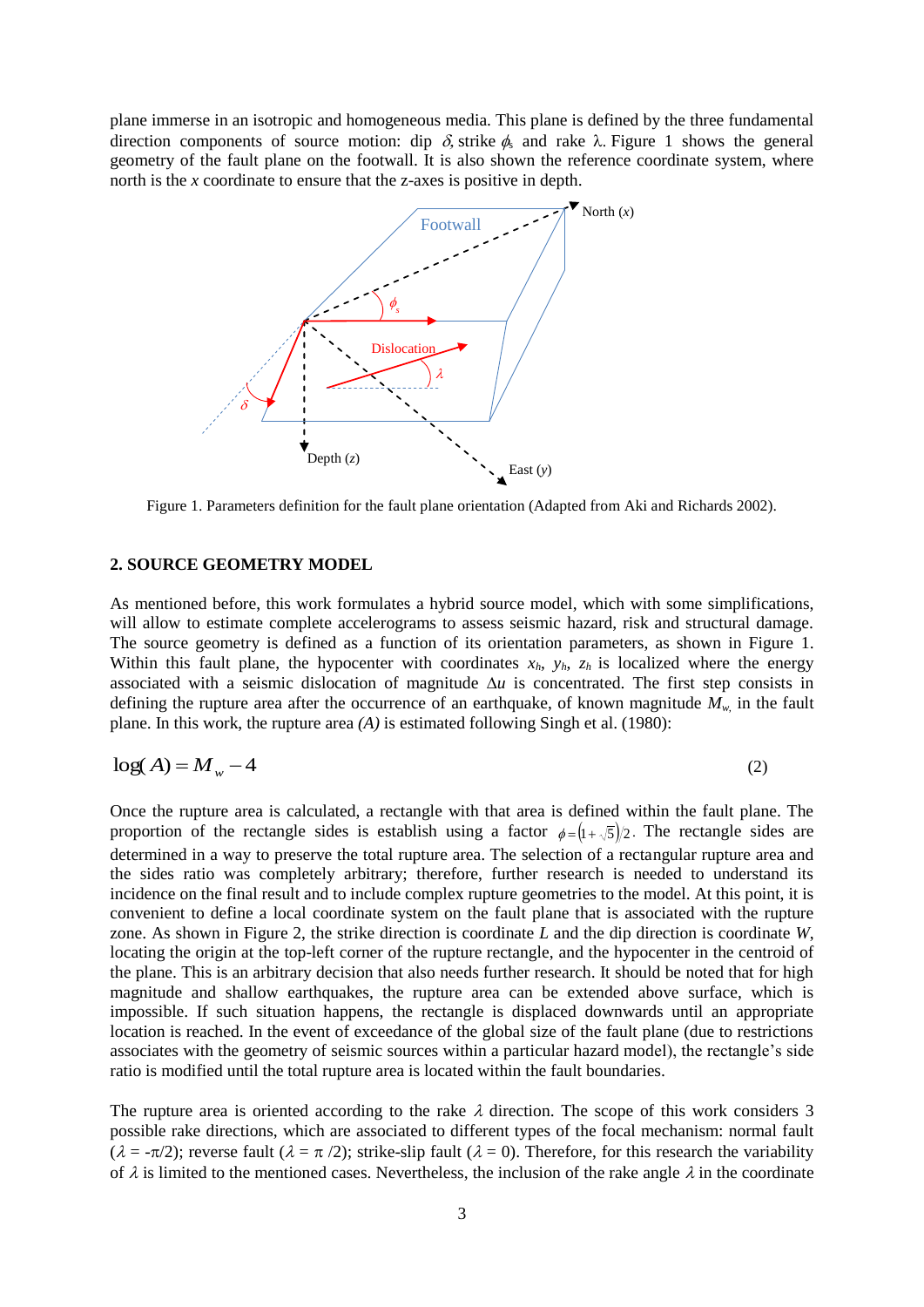transformation from the rupture plane to the cartesian system is simple; therefore, the expansion of the proposed model to consider further rake angles is relatively straightforward.

Next, the rupture area is subdivided in a collection of rectangular sub-sources (which maintain the same aspect ratio as the original rectangle), following the fundamental concept of the composite seismic source approach. This discretization is done in terms of the observer in relation to the sourceplane. The location of the observer is important because, if it is too close, the source must be considered as a finite source; otherwise, if the observer is at a greater distance from the plane-source, source can be considered as a point source. Both situations are simulated following the same methodology of the hybrid source model. The number of sections, in which is divided each side of the source's rupture area, is defined as:

$$
N = \text{int}\left(\frac{A}{\max(R_{Hyp} - r_e, 0) + 0.1}\right) + 1
$$
\n(3)

where  $R_{Hyp}$  is the hypocentral distance and  $r_e$  is the equivalent radius of the rupture area (the resulting radius of a circle with area *A*). Note that as the hypocentral distance increases, associated to the rupture's size, the division number decreases until  $N=1$  for very large distances. By contrast, if the hypocentral distance is very small in relation to the rupture's size, the division number is  $N =$ int(10*A*)+1. In this way, as *A* increases *N* increases too, which is consistent with the needs to subdivide larger areas in a larger number of sub-sources.



Figure 2. Rupture zone in the fault plane and *L-W* coordinated system. The star shows the location of the hypocenter. Note that the rupture area is subdivided in smaller regions.

#### **3. DISLOCATION IN EACH SUBSOURCE**

The magnitude of the dislocation  $\Delta u$  is proportional to the total seismic moment of the earthquake (*Mo):*

$$
M_0 = \Delta u \cdot \mu \cdot A \tag{4}
$$

The total seismic moment is determined from the earthquake magnitude by the application of the moment magnitude definition by Hanks and Kanamori (1979):

$$
M_{\rm w} = 2/3 \log(M_0) - 10.7\tag{5}
$$

Given the proportionality between the seismic moment and the total dislocation, a portion of the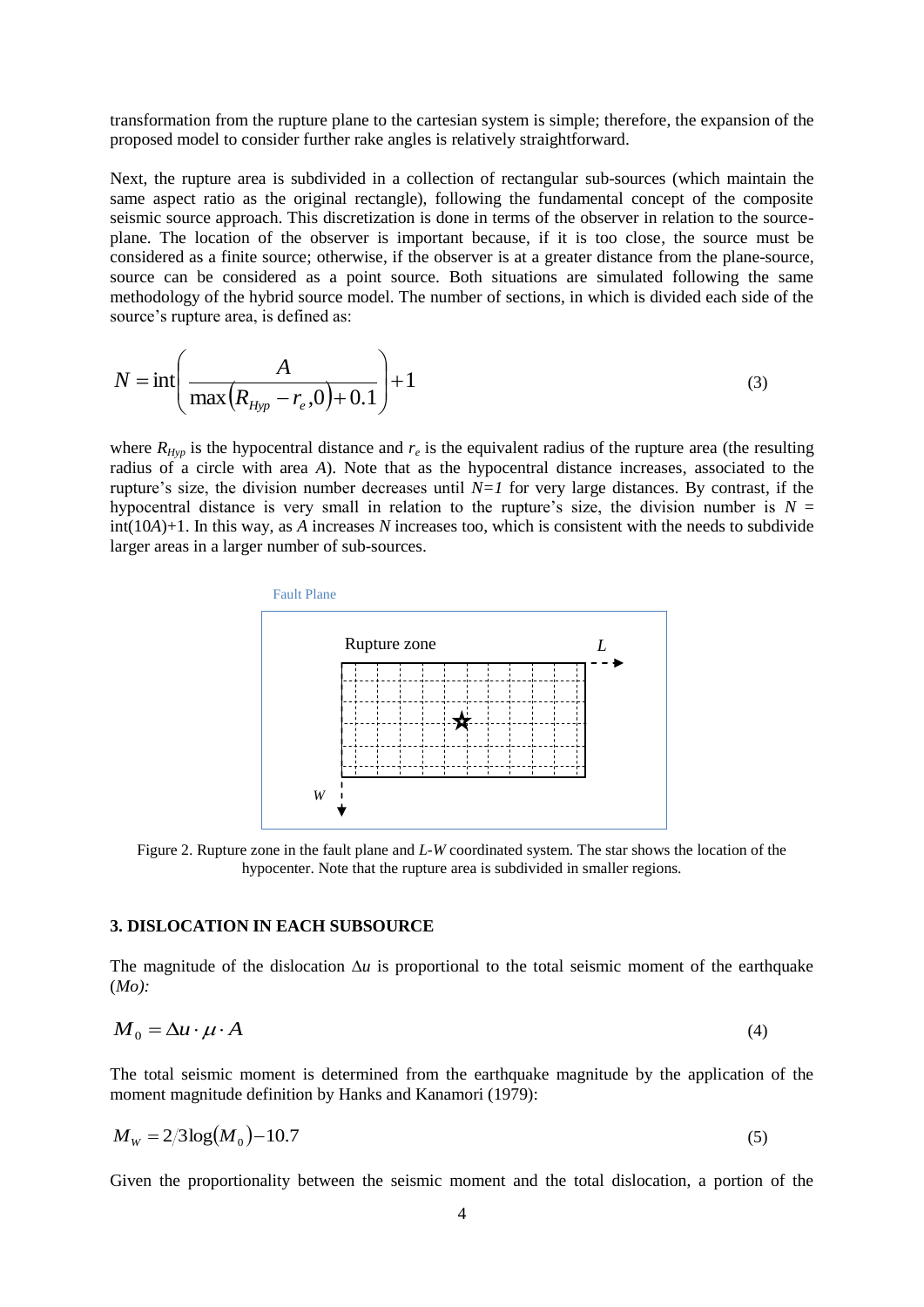seismic moment is assigned to each sub-source in a way that, collectively, the total dislocation  $\Delta u$  is conserved.

$$
\Delta u = \frac{\sum M_{0i}}{\mu A} \tag{6}
$$

where  $M_{0i}$  is the portion of the assigned seismic moment to each sub-source *i*. The distribution of the seismic moment can be performed in many ways. In this work, the total seismic moment was assigned uniformly in all the sub-sources  $(M_{0i} = M_0/N)$  for all the sub-sources). However, due to the mathematical construction presented here, the incorporation of complex dislocation models in the future is relatively straightforward. Such models might consider the variability of asperities within fault, as well as the time that each dislocation takes in each sub-source. As reference, the reader can consult the stochastic dislocation models proposed by Mai and Beroza (2003), Gallovic and Brokesova (2004, 2007) and Özel et al. (2011).

#### **4. DISPLACEMNT SPECTRUM RADIATED BY EACH SUB-SOURCE**

The radiated displacement field from a source can be determined using the integral simulation approach, as explained above. The analytic solution for the Fourier amplitude spectrum of displacements was proposed by Aki in 1967, for a shear dislocation in a homogeneous and isotropic media. These formulations allow the definition of the strong motion generated by point seismic sources (i.e. where the distance to the observer is several times greater than the rupture's size). Since, in our approach the seismic source rupture's area is subdivided in an appropriate number of subsources (see Figure 2), it is possible to simulate each sub-source as a point source. The Fourier amplitude spectrum of acceleration  $A(f, R_i, M_{0i})$ , radiated from the sub-source *i*, assuming a source model  $\omega^2$ , can be written as:

$$
A(f, R_i, M_{0i}) = C \cdot S(f, M_{0i}) \cdot G(R_i) \cdot F_Q(f, R_i) \cdot F_{\kappa}(f, R_i)
$$
\n<sup>(7)</sup>

where f is the frequency,  $R_i$  is the hypocentral distance of sub-source *i*, and  $M_{0i}$  is its seismic moment. *C* is a constant related to the waves transit media,  $S(f, M_{0i})$  is the source spectrum,  $G(R_i)$  is the parameter of geometric propagation,  $F<sub>O</sub>(f, R<sub>i</sub>)$  is the anelasticity filter and  $F<sub>K</sub>(f, R<sub>i</sub>)$  is the local attenuation filter or kappa filter. The constant parameter is

$$
C = \frac{R_{\theta\phi}(2\pi)^2 F \cdot P \cdot A_{\mu p}}{4\pi \rho \beta^3} \tag{8}
$$

where  $R_{\theta\phi}$  is the radiation pattern, *F* is a free surface amplification factor, *P* is a partition factor of two orthogonal components of energy,  $\rho$  is the media density and  $\beta$  is its shear wave velocity.  $A_{\mu\nu}$  is a correction factor for the amplification induced in S waves as they propagate upwards through material layers with decreasing shear-waves velocity (Boore 1986). Despite the frequency dependence, *Aup* is approximately 2 for  $f > 1$ Hz. In this work the assumption is  $A_{up} = 2$  for all the frequencies. The source parameter, for a source  $\omega^2$ , is defined as (Brune 1970):

$$
S(f, M_{0i}) = \frac{M_{0i} \cdot f^2}{1 + \left(\frac{f}{f_c}\right)^2}; \quad f_c = 4.9 \cdot 10^6 \beta \sqrt[3]{\frac{\Delta \sigma}{M_{0i}}}
$$
(9)

where  $\Delta \sigma$  is the stress drop and  $f_c$  is the corner frequency. The geometric propagation parameter: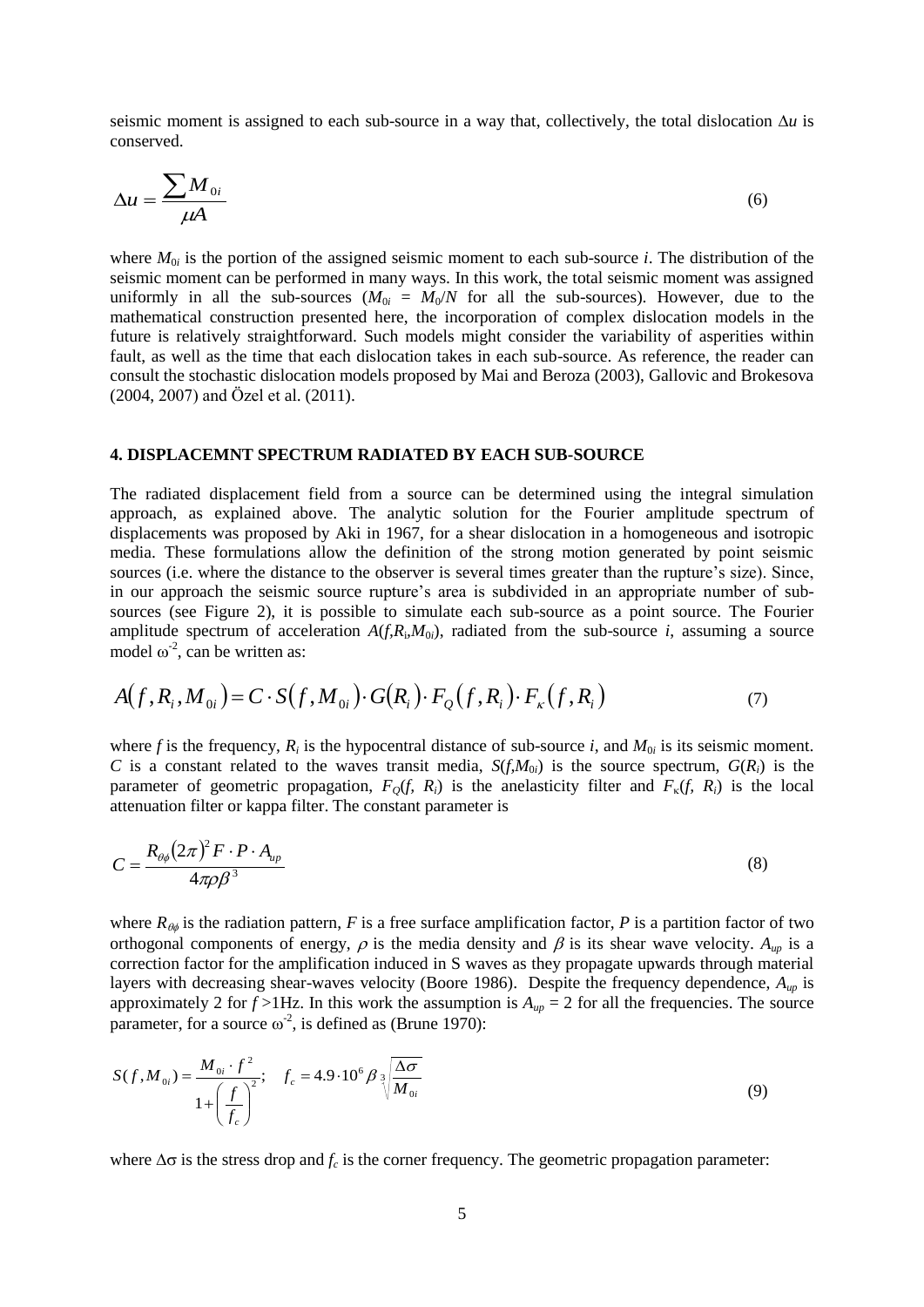$$
G(R_i) = \begin{cases} 1/R_i & \text{for } R_i \le R_x \\ 1/\sqrt{R_i \cdot R_x} & \text{for } R_i > R_x \end{cases}
$$
 (10)

This parameter explains the predominance of the body-waves in the propagation when *R≤R<sup>x</sup>* , and surface waves when  $R > R<sub>x</sub>$ . Hence,  $R<sub>x</sub>$  is the distance at which the change of predominant waves is expected. Usually, surface waves are predominant for hypocentral distances higher than 100 km. The anelasticity filter is:

$$
F_Q(f, R_i) = \exp\left(\frac{-\pi f R_i}{\beta Q(f)}\right) \tag{11}
$$

where *Q*(*f*) is the rock's quality factor *Q* (Knopoff, 1964) that is frequency-dependent. In this work, the dependency of *Q* and frequency is assumed as  $Q = Q_0 f^{\epsilon}$ , which is a general version of the function assumed by several authors (see, for example: Castro et al. 1990; Ordaz and Singh 1992; Atkinson 1995; Tavaloki and Pezeshk 2005; Singh et al. 2007; Hassani et al. 2011). The local attenuation filter (or kappa filter) is:

$$
F_{\kappa} = \exp(-\pi f \kappa) \tag{12}
$$

The local attenuation filter is associated to the fact that the higher amplitude frequency attenuates faster than predicted because of anelasticity and geometric attenuation. This is caused mainly due to the conditions of surface proximity, which can vary from location to location. This filter accounts the spectrum amplitude reduction for  $f > f_{max}$ , where  $f_{max}$  is the frequency introduced by Hanks in 1982. Applying the abovementioned definitions on equation 7, for *R≤Rx* (predominance of body-waves), the following is obtained:

$$
A(f, R_i, M_{0i}) = C \cdot \frac{M_{0i} \cdot f^2}{1 + \left(\frac{f}{f_c}\right)^2} \cdot \frac{1}{R_i} \cdot \exp\left(\frac{-\pi f R_i}{\beta Q_0 f^c}\right) \cdot \exp\left(-\pi f \kappa\right)
$$
\n(13)

and for  $R > R<sub>x</sub>$  (predominance of surface waves):

$$
A(f, R_i, M_{0i}) = C \cdot \frac{M_{0i} \cdot f^2}{1 + \left(\frac{f}{f_c}\right)^2} \cdot \frac{1}{\sqrt{R_i \cdot R_x}} \cdot \exp\left(\frac{-\pi f R_i}{\beta Q_0 f^{\varepsilon}}\right) \cdot \exp(-\pi f \kappa)
$$
\n(14)

In this work, the values of the seismic parameters that define the source spectrum are assigned according to the proposal by Bernal (2014), and Bernal and Cardona (2015), for their PGA attenuation model of intraplate source:  $\Delta \sigma = 236$  bar,  $Q_0 = 723$ ,  $\varepsilon = 0.9$ ,  $\kappa = 0.0333$ ,  $R_{\theta} = 0.642$ ,  $R_x = 100$  Km,  $\rho =$ 2.8 Ton/m3 y  $\beta$  = 3.5 Km/s. These parameters were defined by a calibration methodology of the source spectrum model against the accelerograph data of the National Accelerograph Network of Colombia (RNAC); therefore, the mentioned parameters define a specific seismological model for the country. Equations 13 and 14 allow the calculation of the theoretical Fourier amplitude spectrum, as a function of the seismic moment and the hypocentral distance.

Although, it is assumed that the media is homogeneous and isotropic, and that the dislocations occur instantly, these assumptions can be evaluated in the future. The heterogeneity of the earth's crust can be simulated using a stratified crust model (as, for example, the well-known Gutenberg model), which requires the use of ray theory to consider the waves reflection-refraction phenomena as they propagate through different media. Moreover, the time that the dislocation takes can be simulated using a dislocation function, as those proposed by Bernard et al. (1996), Hisada (2001) and Gallovic and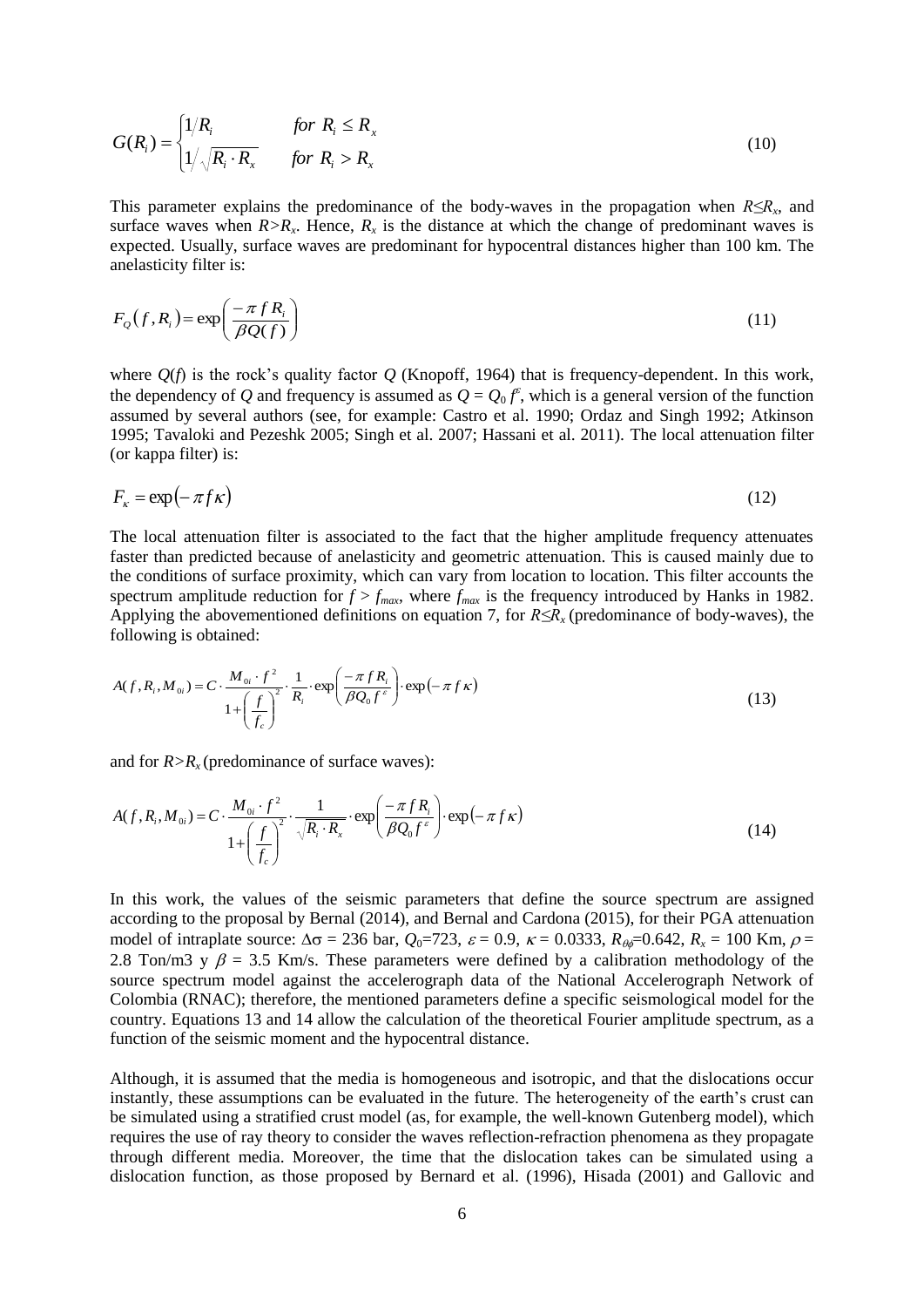Brokesova (2004). These types of modifications, which could influence the mathematical definition of the Fourier amplitude spectrum, are additional aspects to consider in the future of this research.

## **5. STOCHASTIC SIMULATION**

After defining the theoretical Fourier amplitude spectrum that generates, in the observer's location, a specific sub-source, the stochastic simulation of the associated accelerogram is performed. Following the methodology proposed by Boore (1983), the theoretical Fourier spectrum is multiplied by the amplitude spectrum derived from a gaussian noise signal. This creates a Fourier spectrum with defined amplitude and phase (i.e. in its complex representation), which can be converted to an accelerogram using the inverse Fourier transformation. To obtain better results, Boore (1983) suggested to modify the resulting signal by a shape function such as:

$$
w(t) = at^b e^{-ct} H(t)
$$
\n<sup>(15)</sup>

where  $H(t)$  is the unit step function. Constants *a*, *b* and *c* can be defined as:

$$
a = (e/\varepsilon T_w)^b; \quad b = -\varepsilon \ln \eta/[1 + \varepsilon(\ln \varepsilon - 1)]; \quad c = b/\varepsilon T_w \tag{16}
$$

where  $\varepsilon$  and  $\eta$  are the time to the peak of the shape function and the amplitude fraction at time  $T_w$ , respectively. In this work, the values suggested by Boore (1983) are used:  $\varepsilon = 0.2$  and  $\eta = 0.05$ .  $T_w$  is the specified duration for the shape function (not necessarily the same duration of the accelerogram). Boore (1983) recommends setting  $T_w = 2T_d$ . The intense phase duration  $T_d$ , can be established following Herrman (1985) as:

$$
T_d = \frac{1}{f_c} + 0.05R_i
$$
 (17)

The stochastic simulation allows the generation of accelerograms totally compatible with the theoretical formulation of the Fourier spectrum (integral approach). The methodology simulates lowfrequencies in a proper way and randomly simulates high-frequencies, resulting in coherent acceleration signals that are satisfactorily defined for engineering purposes.

### **6. ACCELEROGRAM INTEGRATION**

After the accelerograms are calculated for earthquakes related to each sub-source (i.e. the earthquakes generated with a portion of the total seismic moment), these are added in the observer's site as independent contributions from each sub-source. Each sub-source contributes to the observer's site with a different accelerogram, all of which have different arrival times. This is an imperative condition, especially in near-field problems, where the distance to the observer is in the same (or less) order to the rupture's size. The accelerogram's arrival time (*ti*) is defines as:

$$
t_i = \frac{R_i}{\beta} \tag{18}
$$

Even though this is a simplistic approach, general results seem to be appropriate. Better estimates can be obtained by applying ray theory to establish arrival times within a stratified crust media.

The resulting accelerograms are added in the observer's site assuming the arrival times estimated previously. The outcome is a total acceleration signal that integrates, with the corresponding lags, the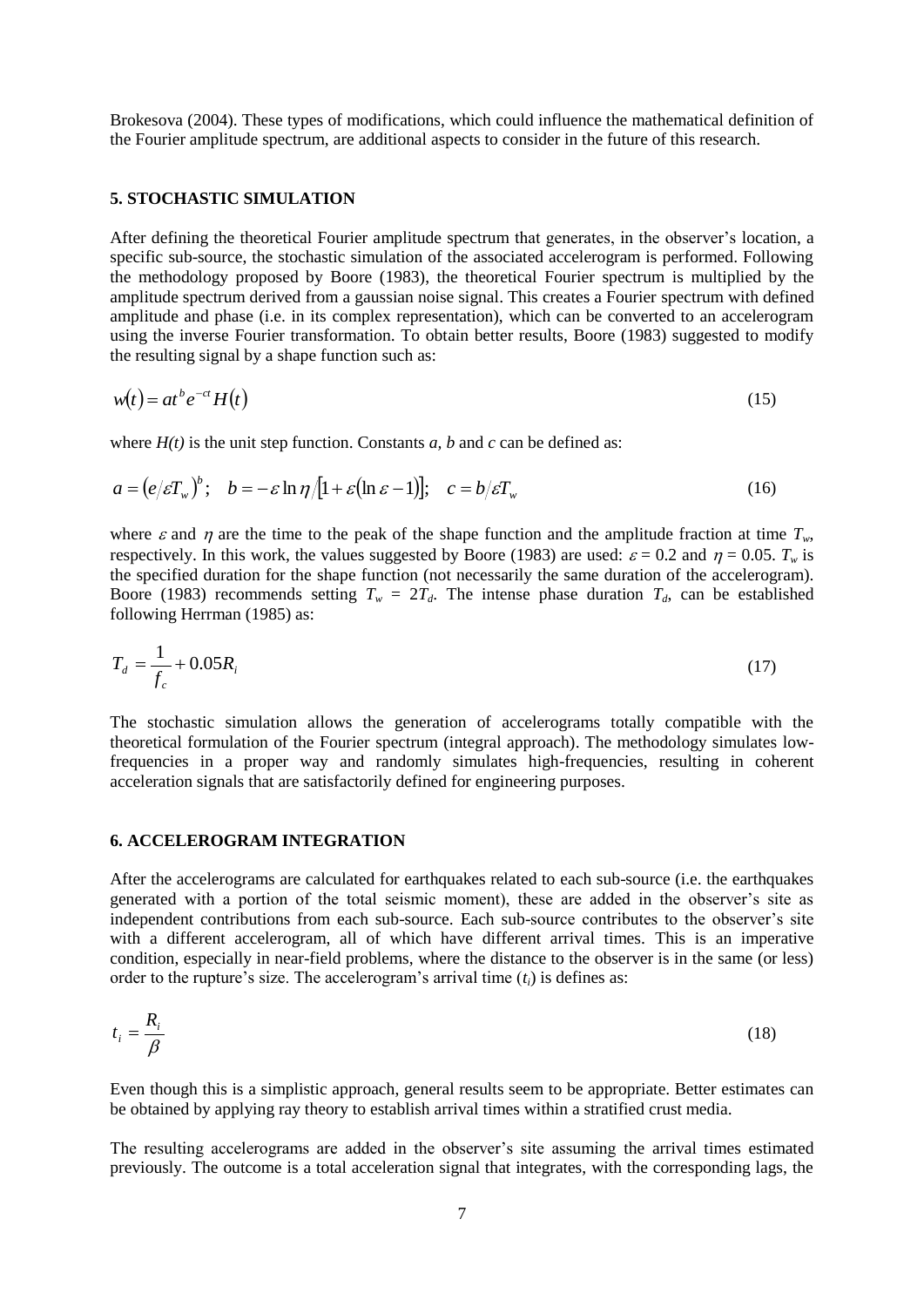contributions of all the sub-sources. This addition is not totally coherent (which is the main issue with composite approaches, therefore, it is also ours); consequently, to maintain a radiated spectrum  $\omega^2$  a correction must be included in the final accelerogram. A  $\omega^2$  filter is applied in the accelerogram, defined by the corner frequency estimated with the total seismic moment (note that the filter corresponds to the source's scaling factor (*S*) introduced in equation 9, and normalized by its maximum amplitude (*SMax*)):

$$
H(f) = \frac{1}{S_{Max}} \cdot \frac{M_0 \cdot f^2}{1 + \left(\frac{f}{f_c}\right)^2}
$$
 (19)

This method can be applied to any seismic source in any territory. It requires a geometric model of the source, the moment magnitude, the location of the hypocenter (in the *x*, *y*, *z* coordinated system defined here), and the observer's location (calculation site). This method was implemented in the software Strong Motion Analyst (Bernal 2014), available free of charge prior communication with the author. To illustrate the results obtained with this methodology, a model was defined as seen in Table 1. The coordinated system *x, y, z* was conveniently defined to match the epicenter coordinates. The observer's location was established in the same location as the epicenter, to force the occurrence of a finite-source problem.

| <b>Magnitude</b>     | $M_{w}$                   |              |
|----------------------|---------------------------|--------------|
|                      | $M_0$                     | $3.55E + 26$ |
| <b>Hypocenter</b>    | x                         |              |
|                      | ν                         |              |
|                      | Z.                        | 30 Km        |
| Fault<br>orientation | $\phi_s$ (strike)         | 45           |
|                      | $\delta$ (dip)            | 45           |
|                      | $\lambda$ (rake)          |              |
| <b>Sub-sources</b>   | $N$ (side) (Ec. 3)        | 81           |
|                      | Total sub-sources $(N^2)$ | 6561         |
|                      | $M_{0i}$                  | $5.41E + 22$ |
|                      | $M_{wi}$                  | 4.46         |

Table 1. Source model parameters

As seen in Table 1, the simulated accelerogram for a 7-magnitude earthquake, following the problem conditions, is equivalent to a corrected integration of 6561 earthquakes of magnitude 4.46. Figure 3 presents the resulting accelerogram. The Fourier amplitude spectrum and the accelerogram response spectrum are presented in Figure 4. Figure 5 shows the resulting accelerograms for 5 additional simulations performed for the same source parameter configuration as shown in Table 1.



Figure 3. Synthetic accelerogram resulting from an earthquake of magnitude 7, with hypocenter at a depth of 30 Km. The observer's site corresponds to the epicenter. The source model parameters are shown in Table 1.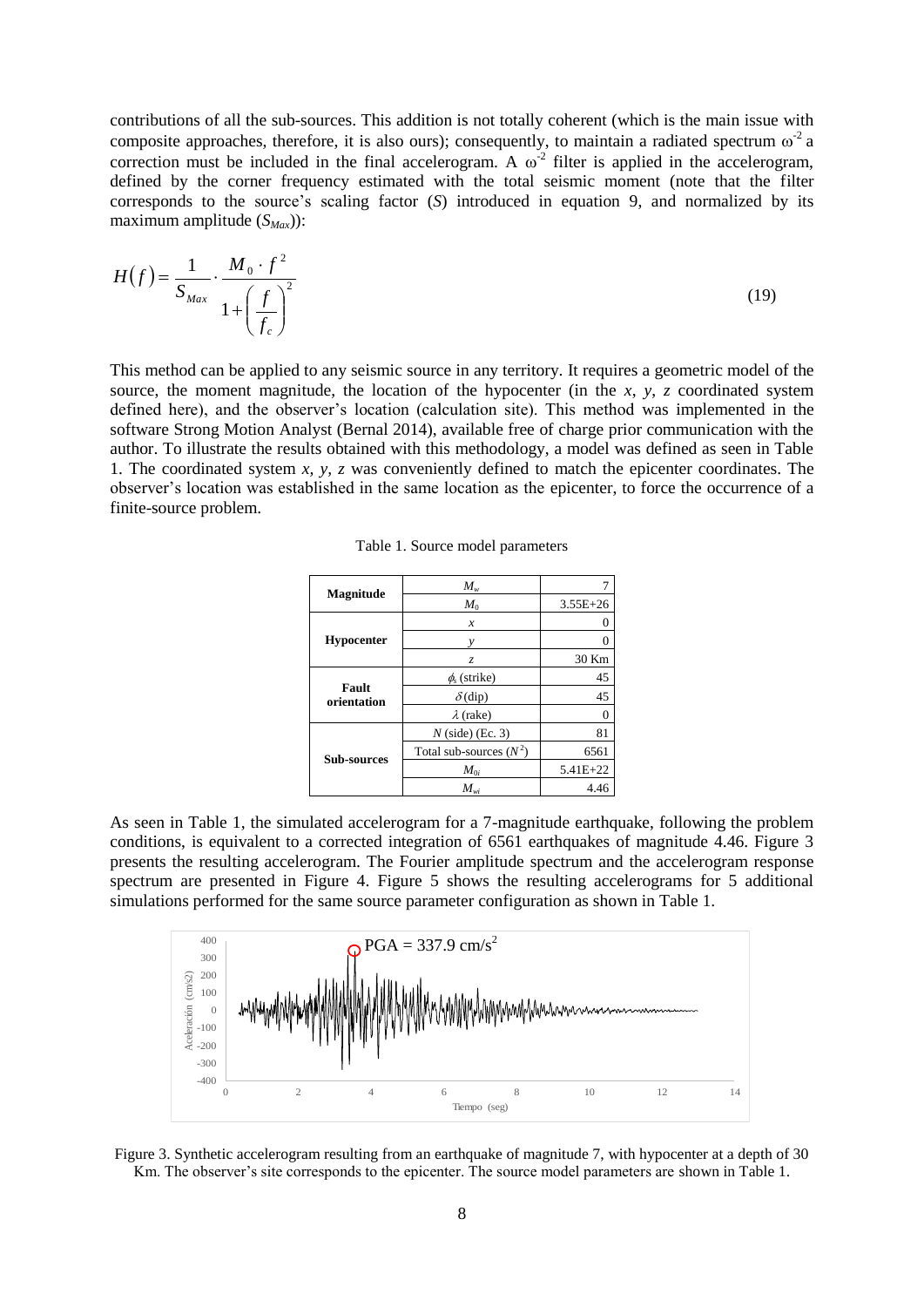

Figure 4. Fourier amplitude spectrum and response spectrum obtained from the simulated accelerogram.



Figure 5. Five simulations of the accelerogram generated after the model parameters presented in Table 1.

### **7. CONCLUSIONS**

The presented methodology calculates accelerograms from the definition of a hybrid source model, by the combination of multiple approaches widely used in seismology and earthquake engineering practice. The hybrid source model is based on the definition of the rupture zone as a function of the total seismic moment of the earthquake, which is subdivided in a convenient way to make the use of point source models and stochastic simulations suitable for application. The result is a collection of accelerograms that are integrated in the observer's site, considering the arrival times corresponding to the hypocentral distances of each sub-source. The resulting accelerogram is corrected by a  $\omega^2$  filter to maintain a coherent result. The model outcomes are sufficiently good for engineering applications related to hazard assessment, microzonation, risk assessment and structural calculation. Possible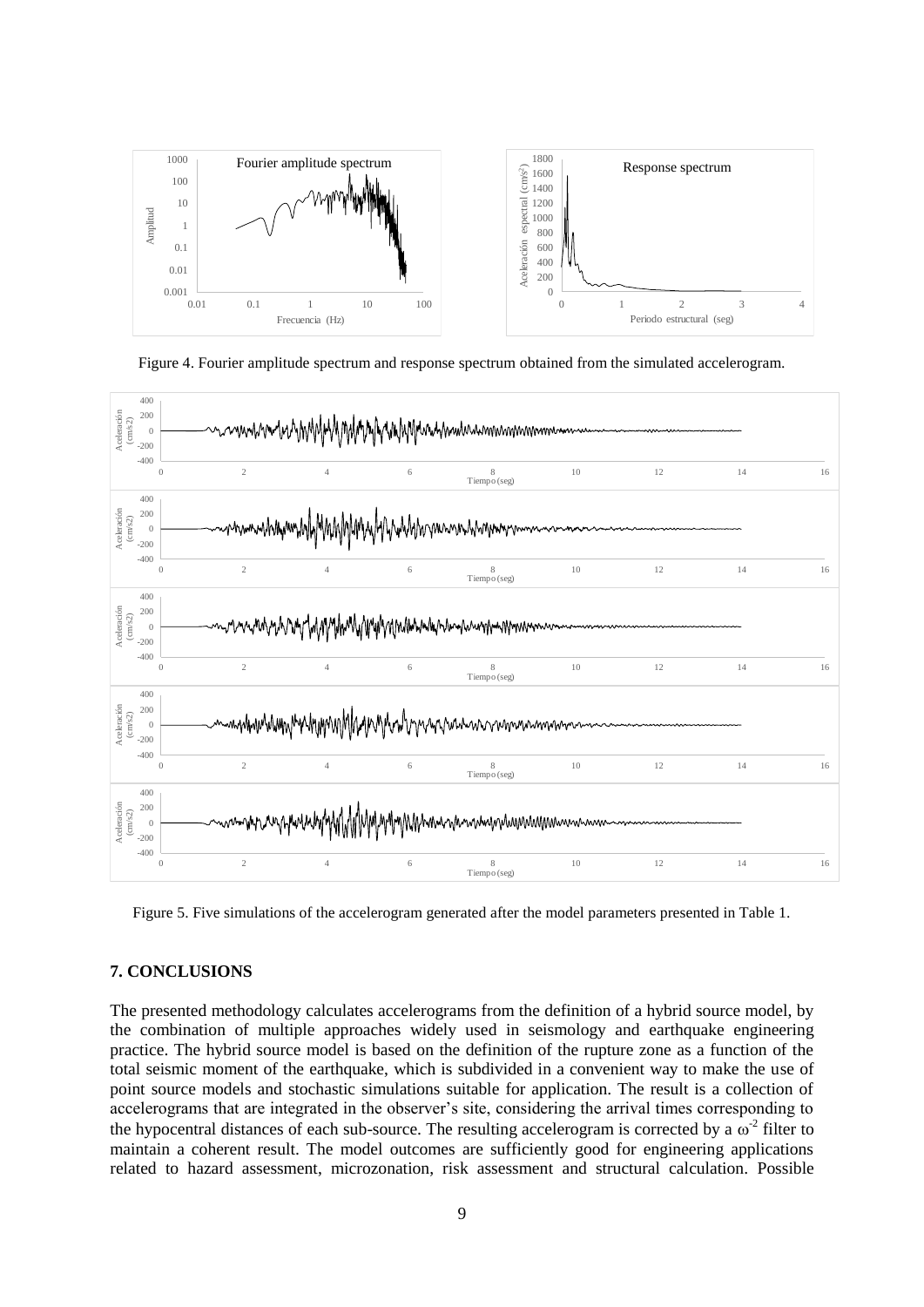improvements to the model are detailed throughout the paper.

The accelerogram simulation is a research field with multiple potential applications. In relation to hazard assessments, accelerogram simulation allows the calculation of any strong motion intensity magnitude because they are derived from the accelerogram. This sets an important difference with the traditional method to estimate seismic hazard using attenuation functions. Although, classic attenuation models are generalized, and appropriate for national and regional assessments, local hazard modeling can benefit from simulated accelerograms. The combination of a hazard model based on simulated accelerograms with integral models of site response, like the one proposed by Bernal (2014) and currently applied in Bogotá (Bernal et al. 2017) and in Manizales (Bernal 2015), would provide state-of-the-art seismic microzonation studies. This would provide time-dependent strong motion estimates that are coherent from the occurrence of the earthquakes to the arrival of seismic waves to the structure's foundations.

Moreover, seismic risk assessment is a research field that can be improved by considering a collection of seismic scenarios, not limited to the distribution of few strong motion parameters (as it is the current common practice), but considering the spatial distribution of the accelerograms generated by each event included in the loss assessment. The proposed model can be applied in risk assessment with the introduction of advanced vulnerability models, like the ones related to the definition of buildings as a compound system (structural system, non-structural components and contents), which can be affected by a specific seismic demand. In these type of models, the vulnerability of each component is characterized by a loss function that states the variability of the probability moments of the economic loss (expected value and variance) of an element subjected to the seismic demand transmitted by the structure. The seismic demand of each structure element is estimated using a collection of transference functions that relate the strong motion input, in the building base, with seismic parameters relevant to each element inside the building.

Finally, an important application of accelerograms simulation is the risk-based seismic resistant design; appropriate for essential buildings and infrastructure components. In the risk-based design, it is important to establish the stresses and deformations, in the structure's elastic and inelastic range, for multiple seismic demands. With the proposed method, it is possible to define a collection of accelerograms, fully consistent with the regional seismotectonics, that collectively describe all the possible ways a strong motion can occur in the future location of the structure. By using time dependent structural response models, it is possible to establish damages and losses related to each of the considered earthquakes (individually represented by an accelerogram); and in this way, define the design level based on the tolerable risk according to the importance of the construction.

## **8. REFERENCES**

Aki K (1967). Scaling Law of Seismic Spectrum. *Journal of Geophysical Research*, 72: 1217-1231.

Aki K, Richards PG (2002). Quantitative Seismology, 2<sup>nd</sup> Ed. *University Science Books*, Sausalito, CA.

Atkinson GM (1995). Attenuation and Source Parameters of Earthquakes in the Cascadia Region. *Bull. Seism. Soc. Am*, 85(5): 1327-1342

Bernal GA (2014). Metodología para la modelación, cálculo y calibración de parámetros de la amenaza sísmica para la evaluación probabilista del riesgo. *PhD Dissertation, Universitat Politecnica de Catalunya*.

Bernal GA (2014). Strong Motion Analyst. Seismic data processing software.

Bernal GA, Cardona OD (2015). Calibración de funciones de atenuación basadas en el espectro de fuente radiado y su aplicación en Colombia. En: Barbat AH (ed.): *Monografías de Ingeniería Símica*. CIMNE, UPC, Barcelona.

Bernal GA, Zuloaga D, Cardona OD (2017). Modelo probabilista de respuesta sísmica de los suelos de Bogotá. *VII Congreso Nacional de Ingeniería Sísmica.* AIS, Colombia